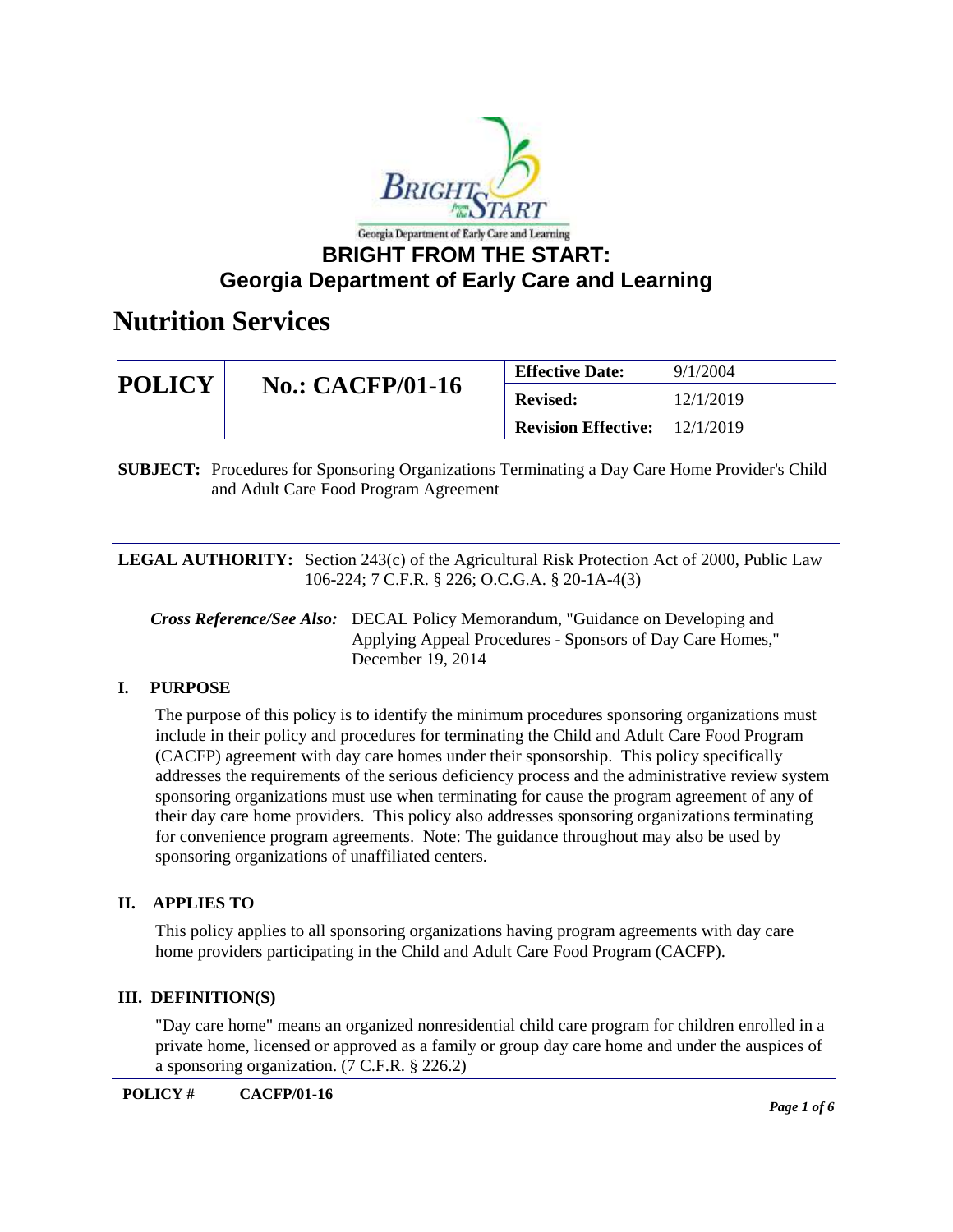| <b>POLICY</b> | <b>No.: CACFP/01-16</b> | <b>Effective Date:</b>     | 9/1/2004  |
|---------------|-------------------------|----------------------------|-----------|
|               |                         | <b>Revised:</b>            | 12/1/2019 |
|               |                         | <b>Revision Effective:</b> | 12/1/2019 |

### **IV. POLICY**

Bright from the Start: Georgia Department of Early Care and Learning (DECAL) will provide guidance to sponsoring organizations on terminating a day care home provider's participation in the CACFP to ensure that such terminations comply with applicable law(s) and regulation(s). Federal regulations require sponsoring organizations to utilize the serious deficiency process and establish and adhere to an administrative review system to provide family or group day care homes with a fair hearing prior to terminating for cause the program agreement with family or group day care homes participating in the CACFP. The procedures provided in this policy shall operate as the minimum requirements of the sponsoring organization's serious deficiency process and administrative review system.

Termination for Cause - Day Care Home Declared Seriously Deficient

The sponsoring organization shall terminate for cause the program agreement of any day care home provider that the sponsor has determined to be seriously deficient and that fails to fully and permanently correct the serious deficiency(ies). Examples of serious deficiencies which, if not corrected, would result in termination for cause include, but are not limited to:

- Submission of false information and/or misrepresentation of information submitted on the application;
- Submission of false claims for reimbursement;
- Simultaneous participation under more than one sponsoring organization;
- Non-compliance with program meal pattern;
- Failure to keep required records;
- Failure of key staff to attend/participate in mandatory training;
- Conduct or conditions that threaten the health or safety of a child(ren) in care;
- A determination that the day care home provider has been convicted of any activity that occurred during the past seven years and that indicated a lack of business integrity as defined by federal regulations and/or DECAL; or
- Any other non-performance under the sponsor-provider agreement, as specified by the sponsoring organization or the State Agency.

At a minimum, the sponsor's serious deficiency process and administrative review system for termination for cause must include the following elements:

1. Written notice of serious deficiency that is sent to the day care home that the sponsor has determined the provider to be seriously deficient and that specifies the serious deficiency(ies). The sponsor must keep a copy of the notice on file and a copy must also be sent to DECAL's Nutrition Services Policy and Adverse Action Specialist at the same time it is issued to the day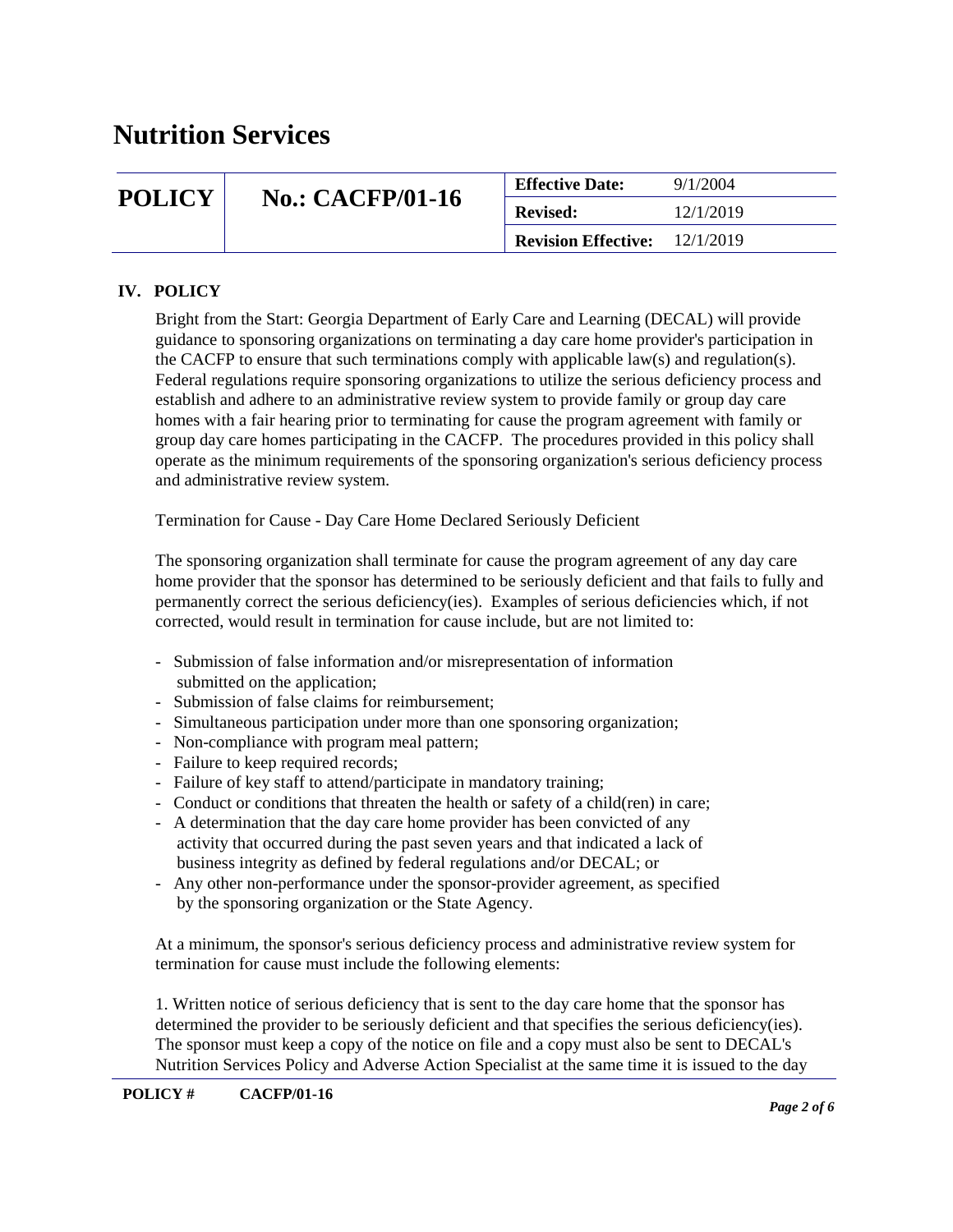| <b>POLICY</b> | <b>No.: CACFP/01-16</b> | <b>Effective Date:</b>     | 9/1/2004  |
|---------------|-------------------------|----------------------------|-----------|
|               |                         | <b>Revised:</b>            | 12/1/2019 |
|               |                         | <b>Revision Effective:</b> | 12/1/2019 |

care home. The notice must inform the provider of the action it must take to correct the deficiency(ies) , a reasonable time frame for correction (a maximum of 30 days), and that failure to fully and permanently correct the deficiency(ies) within the timeframe will result in the sponsor issuing a notice of intent to terminate the provider's agreement. The notice of serious deficiency must also indicate that providers that are terminated for cause will be placed on the National disqualified list, which prevents the provider from participating in any of the United States Department of Agriculture's Nutrition programs.

2. Written Notice of Successful Corrective Action and Temporary Deferment if corrective action is satisfactory and the serious deficiency determination is temporarily deferred.

3. Written notice of intent to terminate that is sent only after the time given for corrective action has passed and/or the provider has not fully and permanently corrected the serious deficiency(ies). This notice must:

- Inform the provider that it may request an administrative review of the proposed termination;
- Outline the procedures for seeking an administrative review;
- Inform the provider that, if termination for cause occurs, the provider's name will be placed on the National disqualified list; and
- Inform the provider that it may continue to participate in the program and receive reimbursement for eligible meals served during the administrative review.

If any serious deficiency involves imminent threat to the health and safety of a child or if an activity of a provider poses a threat to public health or safety, the sponsoring organization must issue the written notice of serious deficiency without giving time for correction and written notice of intent to terminate that immediately suspends program participation and payments. Providers may request an administrative review of the termination and suspension and, if they prevail, may seek retroactive reimbursement for eligible meals served during the suspension (See also Bright from the Start Policy Memorandum, "Health and Safety in the Child and Adult Care Food Program - Admin and DCH Sponsors," October 31, 2013).

4. Impartial and independent review official. The sponsoring organization must obtain a review official to conduct administrative reviews requested by providers. The review official may be an employee of the sponsoring organization or any other person chosen by the sponsoring organization. In any event, the review official must not have been involved in the proposed termination and cannot have a direct personal or financial stake in the outcome of the review. The sponsoring organization must make every reasonable attempt to ensure that the review official does not have a real or apparent conflict of interest that would affect the review official's judgment.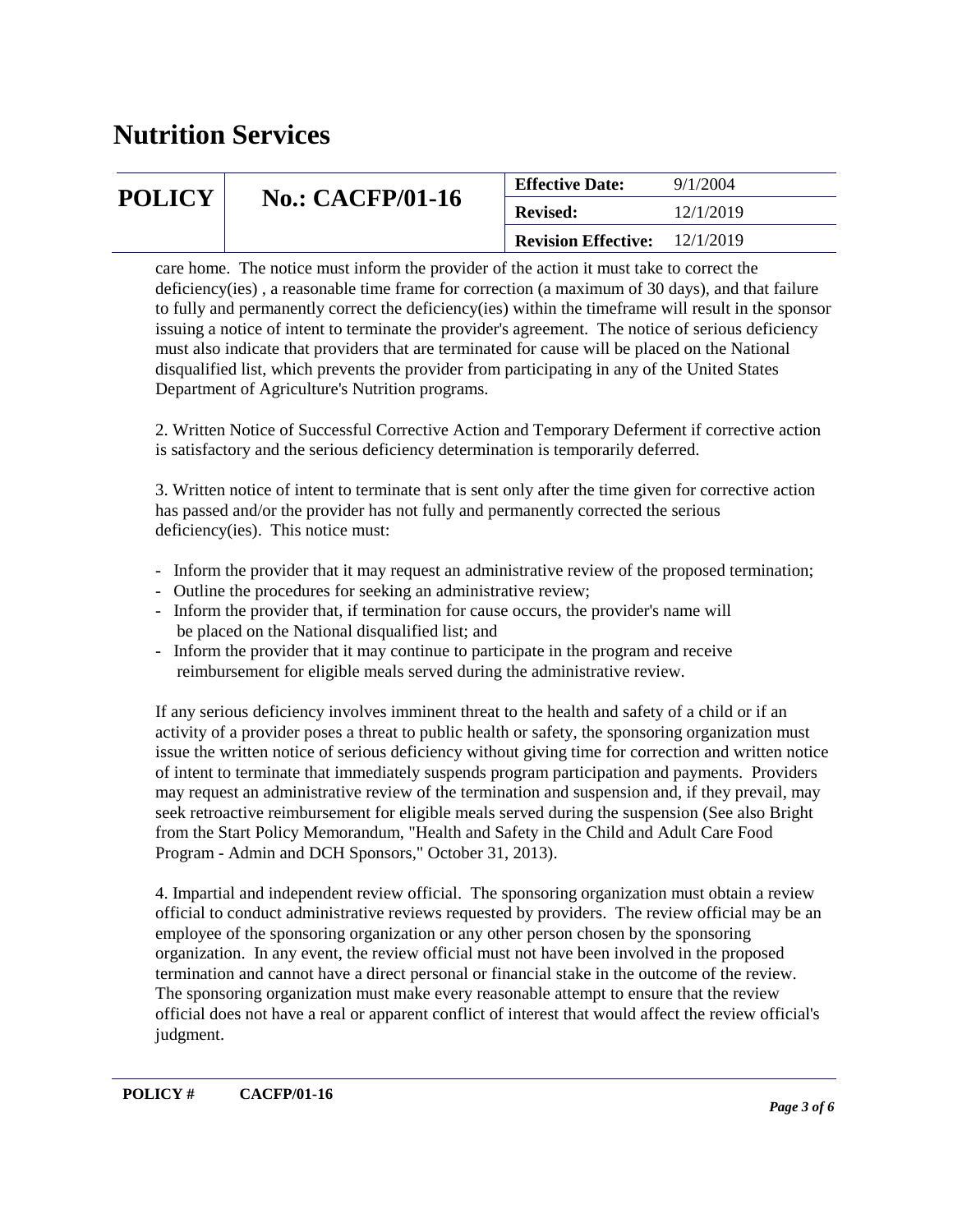| <b>POLICY</b>   | <b>No.: CACFP/01-16</b> | <b>Effective Date:</b>               | 9/1/2004  |
|-----------------|-------------------------|--------------------------------------|-----------|
|                 |                         | <b>Revised:</b>                      | 12/1/2019 |
|                 |                         | <b>Revision Effective:</b> 12/1/2019 |           |
| _ _ _ _ _ _ _ _ | $\sim$ $\sim$           |                                      |           |

5. Written Notice of Termination or Written Notice of Corrective Action and Temporary Deferment depending upon the outcome of the administrative review. Termination for Convenience

The sponsoring organization may terminate for convenience the agreement with day care homes for reasons unrelated to the provider's performance under the contract. Examples of a termination for convenience include, but are not limited to:

- It is no longer cost effective to sponsor a provider;
- The sponsor is no longer administratively capable of sponsoring a provider;
- The provider continuously submits late paperwork to the sponsor; or
- The provider refuses to follow the sponsor's policies and procedures.

The sponsor must provide written notice to the provider that it will terminate for convenience the agreement with the provider. The notice must indicate the effective date of the termination and a copy must be kept in the sponsor's records and a copy must also be submitted to the assigned Nutrition Services Application Specialist. Providers that are terminated for convenience may not request an administrative review but may seek to enter into an agreement with a different sponsor.

Sponsoring organizations may not terminate for convenience the agreement with day care homes that should otherwise be terminated for cause. In other words, if a day care home is seriously deficient or has findings indicating serious deficiency, the sponsor should follow the serious deficiency process and the procedures for termination for cause and not those covering termination for convenience.

### **V. PROCEDURE(S)**

Sponsoring organizations are to complete the following steps in order to comply with this policy.

Step 1: Create a serious deficiency policy on terminating for cause the agreement with day care home providers. The policy should include, at a minimum, the elements mentioned in this policy. Additional requirements may be imposed in the policy, but the sponsoring organization's policy must at least: (a.) provide what the sponsor's staff considers in making the assessment of whether a problem rises to the level of a serious deficiency (i.e., repeat findings, frequency and severity of the problem, isolated vs. systemic non-compliance, degree to which problem/noncompliance will impact the integrity of the meals served and the funds used, etc.); (b.) determine the amount of time that should elapse between the sponsor's

identification of a serious deficiency and its issuance of an SD Notice to the FDCH; (c.) determine who within the sponsoring organization has the authority to sign SD notices; (d) provide instructions for drafting and executing written notice of serious deficiency, written notice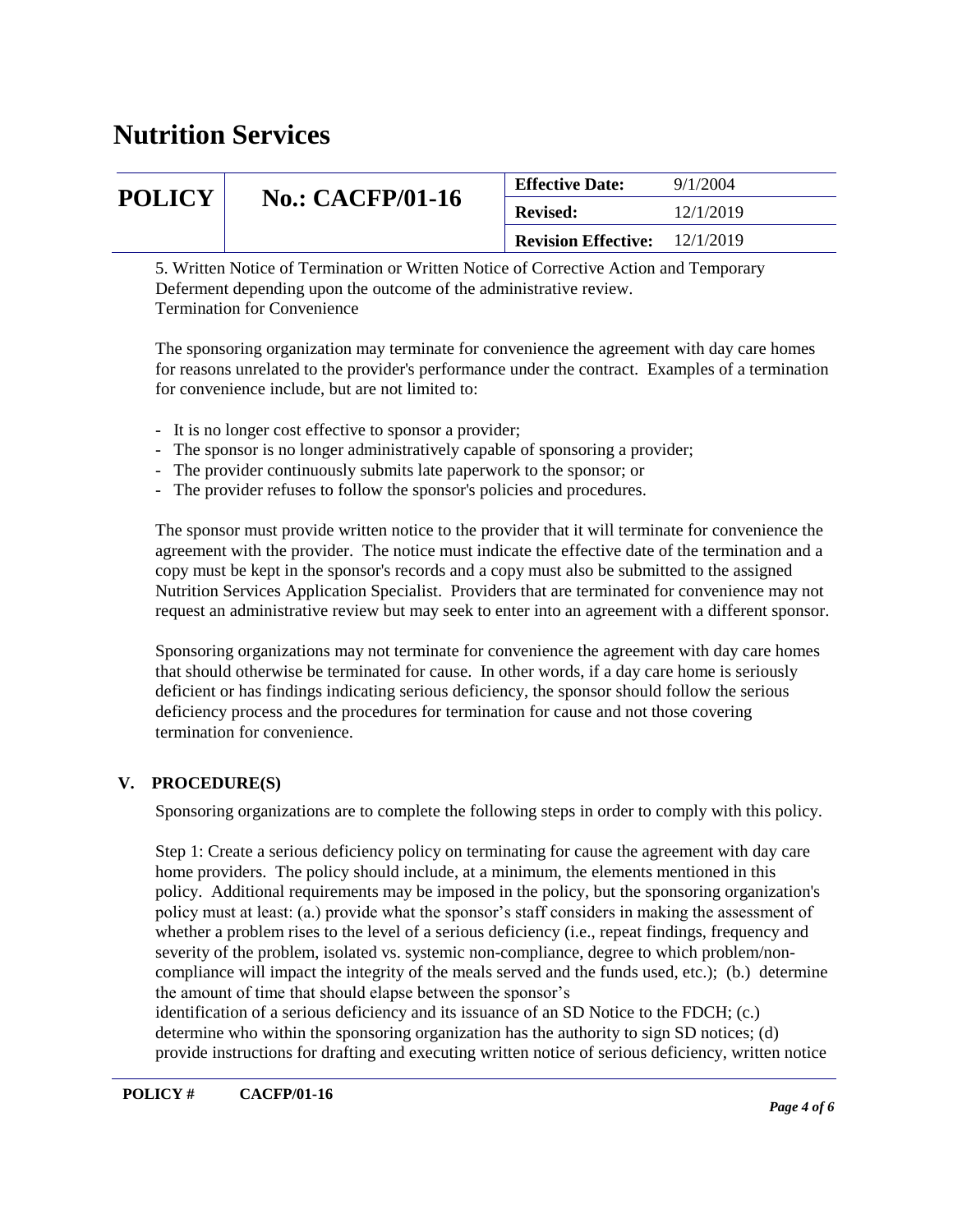| <b>POLICY</b> | <b>No.: CACFP/01-16</b> | <b>Effective Date:</b>     | 9/1/2004  |
|---------------|-------------------------|----------------------------|-----------|
|               |                         | <b>Revised:</b>            | 12/1/2019 |
|               |                         | <b>Revision Effective:</b> | 12/1/2019 |

of intent to terminate for cause, written notice of temporary deferment or written notice of termination, and that, if requested, an independent and impartial official will conduct the administrative review; and (e) inform providers that their program agreements may also be terminated for convenience and provide examples of reasons for terminating for convenience.

Step 2: Create appeal procedures for day care home providers that request an administrative review for termination for cause (See also, Bright from the Start Policy Memorandum, "Guidance on Developing and Applying Appeal Procedures - Sponsors of Day Care Homes," December 19, 2014). The appeal procedures should cover at least the following items:

- How day care home providers may request an administrative review (for instance, by submitting a written request for review to the sponsor) and the address of the person to whom the request should be submitted;
- That an independent/impartial officer will conduct the administrative review;
- The deadline for requesting the review. Day care home providers should be given a reasonable amount of time (not less than fifteen (15) calendar days) following the receipt of the notice of intent to terminate for cause to request an administrative review; and
- The consequence of not timely appealing the termination for cause, and that is, the day care home's agreement would be terminated and the name of the day care home and the name of the person(s) responsible for the CACFP would be added to the National Disqualified List.

Step 3: Distribute a copy of the serious deficiency policy and the appeal procedures to each day care home provider having an agreement with the sponsoring organization annually, when an action is taken by a sponsor that is subject to administrative review, and any other time upon request. The sponsor must keep on file a copy of the policy and the appeals procedures.

Step 4: Send a copy of the following items to DECAL's Policy and Adverse Action Specialist as they arise:

- A copy of each written notice of serious deficiency sent to day care home providers;
- A copy of each written notice of temporary deferment sent to day care home providers;
- A copy of each written notice of intent to terminate for cause sent to day care home providers;
- A copy of the decision of the review officer. Where no administrative review was timely requested or held, forward to DECAL a copy of the termination letter sent to the day care home provider indicating that its agreement has been terminated